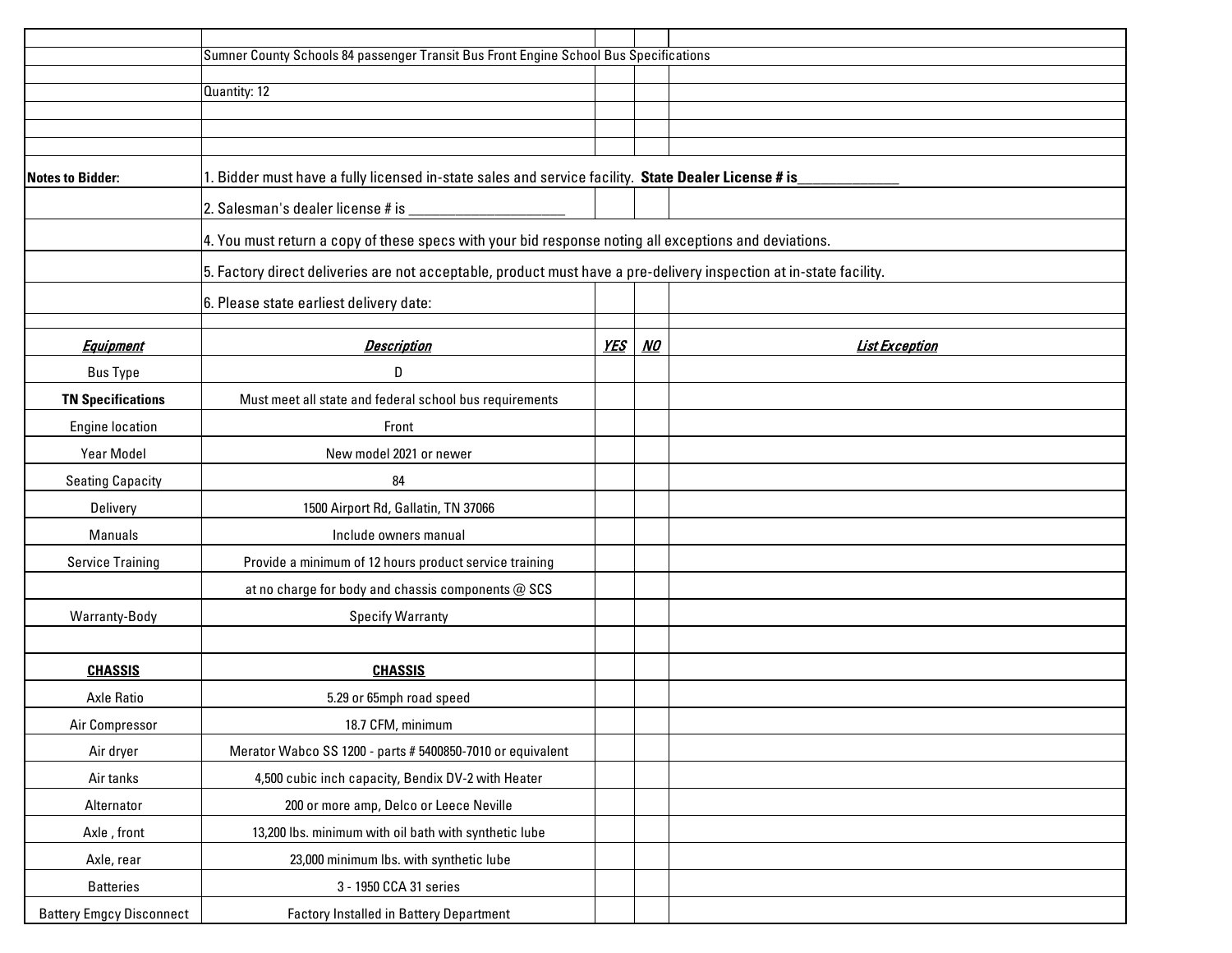| <b>Block Heater</b>       | 750 watt with bumper mounted recepticle                                       |  |  |
|---------------------------|-------------------------------------------------------------------------------|--|--|
| <b>Brakes</b>             | Outboard drum type w/ auto slack adjusters                                    |  |  |
| <b>Brakes</b>             | ABS with diagnostic light in dash                                             |  |  |
| Brakes, front             | $16.5" \times 6"$ minimum                                                     |  |  |
| Brakes, rear              | 16.5" X 8-5/8" minimum                                                        |  |  |
| Bumper 3/16" steel, front | 12" with crossing control arm and stowage bracket                             |  |  |
| Bumper 3/16" steel, rear  | Concave design                                                                |  |  |
| Cooling system            | Radiator to have 745 or greater square inches                                 |  |  |
| <b>Driveline</b>          | Guards around each shaft                                                      |  |  |
| <b>Engine Rating</b>      | 220 HP. Minimum                                                               |  |  |
| <b>Engine Type</b>        | Inline 6 cylinder diesel, Cummins ISB, no exceptions                          |  |  |
| Exhaust                   | Below rear bumper with exhaust mitigator                                      |  |  |
| Frame                     | 50,000 lbs. psi with rear mounted tow hooks                                   |  |  |
| <b>Fuel filter</b>        | Fuel Water Separartor/ Cartridge type at the engine                           |  |  |
| Fuel / Water separator    | Davco 382-C with heater or compatible product                                 |  |  |
| <b>Fuel Tank</b>          | 60 gal. between frame rails, fuel door with thumb latch                       |  |  |
| <b>Fuel Tank</b>          | Include fuel fill door & sender access plate at interior floor                |  |  |
| High/low Idle Throttle    | Electronic                                                                    |  |  |
| Instruments               | Speedometer, Voltmeter, Oil pressure, Dual air gauges                         |  |  |
| Instruments               | Transmission temperature gauge, fast idle switch                              |  |  |
| Instruments               | Air filter restriction indicator, cruise control                              |  |  |
| Shocks                    | Front and rear                                                                |  |  |
| Springs, front            | 3 leaf parabolic front springs comenserate with GVWR                          |  |  |
| Suspension                | hfort trac 52" or Hendrickson rear springs with 20,000 lbs. or greater rating |  |  |
| Starting aid              | <b>Grid heater</b>                                                            |  |  |
| Steering wheel            | Tilt and telescopic steering column                                           |  |  |
| Tires                     | Seven (7) 11R22.5 16 ply, Michelin, mounted spare                             |  |  |
| Tow hooks                 | Front and rear mounted                                                        |  |  |
| Transmission              | Allison 2500 Series 5 speed, transynd fluid & fuel sense                      |  |  |
| <b>Wheel Base</b>         | 231" or greater                                                               |  |  |
| Wheels                    | Disc hub piloted, 22.5 X 8.25 powder coated black                             |  |  |
| Wiring                    | Coded-full multiplex body and chassis or Integrated Multiplex                 |  |  |
| Warranty-Engine/Trans     | 5 year or greater engine and transmission warranties                          |  |  |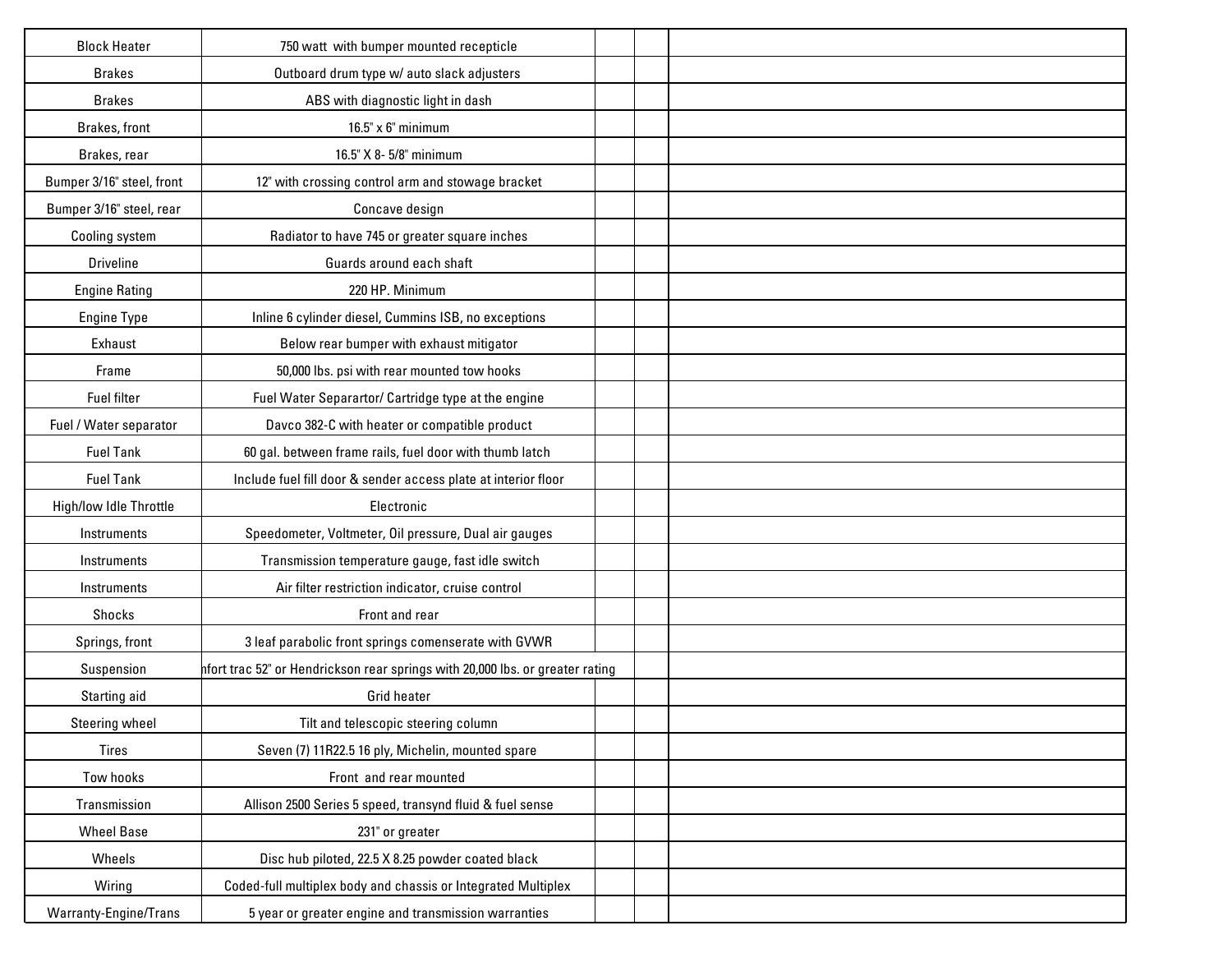| <b>BODY</b>              | <b>BODY</b>                                                                           |  |  |
|--------------------------|---------------------------------------------------------------------------------------|--|--|
| <b>Access Panels</b>     | Located above windshield and driver, access without tools                             |  |  |
| <b>Child Reminder</b>    | Passenger advisiory system (not in side panel) CRS brand                              |  |  |
| Crossarm                 | Electric Operated polycarbonate crossarm                                              |  |  |
| Defroster fans           | Dual 6" dash mounted fans                                                             |  |  |
| Door, emergency          | upper & lower tinted glass with vandalock                                             |  |  |
| Door, entrance           | Three position air outward opening with vandalock                                     |  |  |
| <b>Directional Front</b> | <b>LED Lights in Turn Signal</b>                                                      |  |  |
| <b>Driver Arm Rests</b>  | Dual folding or right folding and left console                                        |  |  |
| <b>Header Storage</b>    | Safety Compartment in front header or over windshield                                 |  |  |
| <b>Emergency exits</b>   | 4 - push out windows w/ buzzers                                                       |  |  |
| <b>Emergency exits</b>   | 2 - roof hatches, Specialty Pro Lo 9000 or Spheros equivalent                         |  |  |
| Flooring                 | Black floor covering and Koroseal pebble entrance steps                               |  |  |
| Flooring                 | 1/2" or greater plywood with metal aisle trim                                         |  |  |
| Flooring                 | Rubber over wheelhousings                                                             |  |  |
| Headroom                 | 77 inches, minimum                                                                    |  |  |
| Headlining               | Acoustic headlining full length of bus                                                |  |  |
| Heaters                  | 190,000 BTU front & rear combination w/ removable filter                              |  |  |
| <b>Heaters</b>           | and stepwell heater 30,000 BTU's min. or integrated vents w/ front heater and defrost |  |  |
| Heaters                  | Dash mounted water regulator valve                                                    |  |  |
| Heaters                  | Driver heater mounted on floor behind driver seat                                     |  |  |
| Heaters                  | Dual heater cut off valves                                                            |  |  |
| Identification           | 6" Black letters, both sides/ 6" numbers-four sides                                   |  |  |
| Identification           | 3/4" x 3" yellow right side rear bumper showing year model                            |  |  |
| Insulation               | Insulation in roof, front, rear, and side walls. R value = $6.0$                      |  |  |
| Insulation               | 1/2" sound absorbing foam installed under driver toeboard                             |  |  |
| Lights                   | Dome lights to have dual rows with driver dome light                                  |  |  |
| Lights                   | Halogen headlights with daytime runing light feature                                  |  |  |
| Lights                   | Warning lights to be LED with sun visor                                               |  |  |
| Lights                   | Marker, stop, tail directional, reverse, side lights to be LED                        |  |  |
| Lights                   | Headlights (wig-wag) when red lights are activated                                    |  |  |
| <b>Mirrors</b>           | Interior - 10" X 30" non-glare with visor, heated crossview                           |  |  |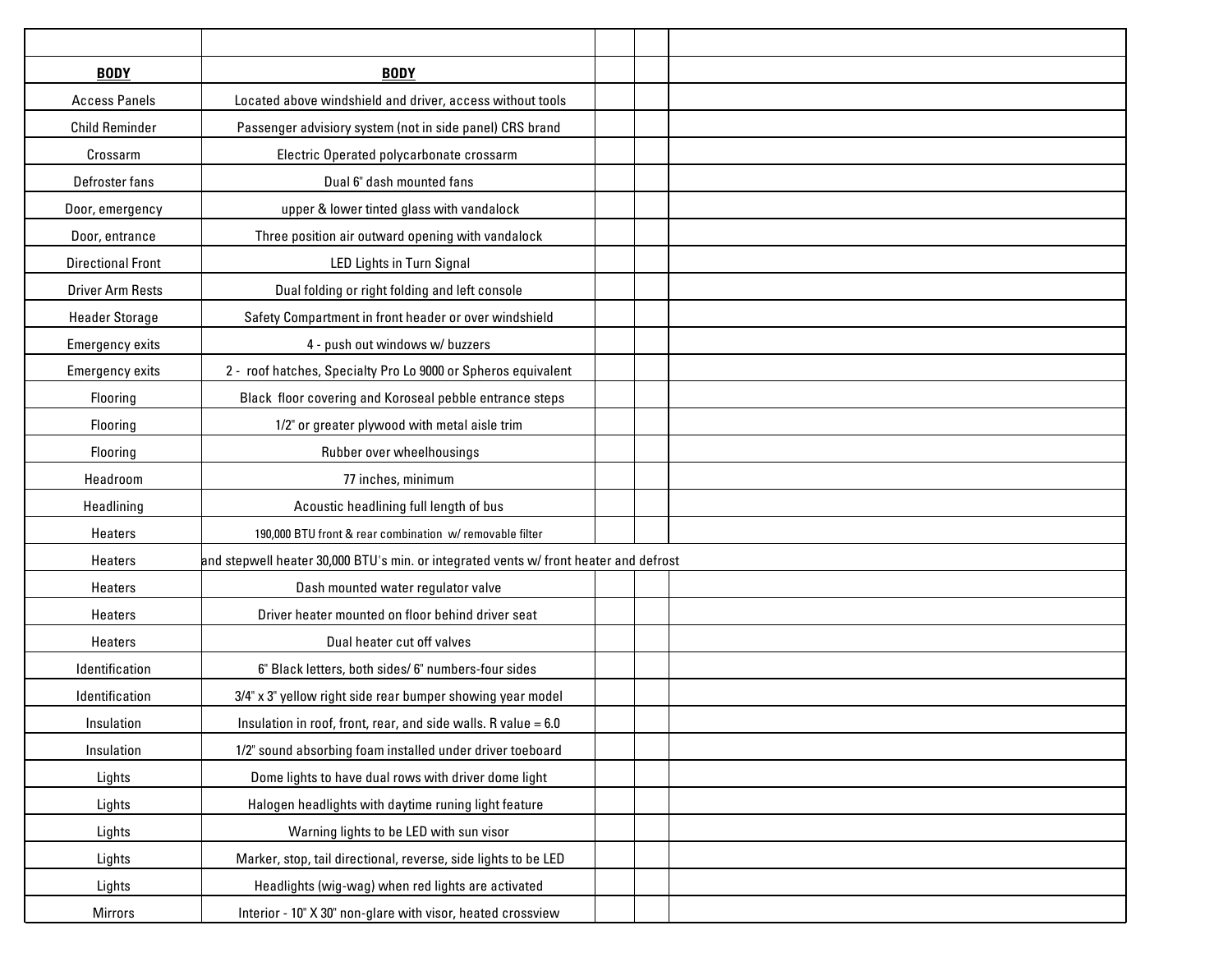| <b>Mirrors</b>             | Roscoe accustyle-remote & heated with 15 minute timer                  |  |
|----------------------------|------------------------------------------------------------------------|--|
| <b>Mud Flaps</b>           | Front and Rear                                                         |  |
| Paint                      | Yellow body with white roof, black rub rails and pilasters             |  |
| Parts Report               | Copy of complete Bus Parts printout "on-line" no charge                |  |
| <b>Reflective Tape</b>     | "SCHOOL BUS" front and rear caps to be reflective                      |  |
| <b>Reflective Tape</b>     | Side pushout windows and 2" rear of bus, 2" sides                      |  |
| Reflectors                 | To be mechanically attached                                            |  |
| <b>Roof Bows</b>           | One piece                                                              |  |
| Rub rails                  | Provide four rubrails, painted black                                   |  |
| Radio                      | AM/FM/CD/Page/ 6 int. speakers, 1 ext. speaker                         |  |
| <b>Radio Speakers</b>      | 8 Coaxial Speakers TBB-152991 or equivalent                            |  |
| Safety                     | Fire Ext, Body Fluid kit, Flares, First Aid Kit, Seat Belt Cutter      |  |
| <b>Safety Compartment</b>  | FE, FAK, BFK to be mounted in bulk head compartment                    |  |
| <b>Seat Frames</b>         | Frames to be powder coated, black                                      |  |
| <b>Seat Space</b>          | 25" minimum knee space, include seat plan drawing                      |  |
| <b>Seat Barriers</b>       | Blue fire block, kick panel-right side, storage pouch-left side        |  |
| Seats / Driver             | Air ride, pedistal cover, 2 shocks, fabric insert                      |  |
| Seats / Driver             | Lap/shoulder belt (orange) with warning indicator, adjustable back     |  |
| Seats / Passenger          | 39" DOT fire block blue upholstery                                     |  |
| <b>Side Panels</b>         | Interior - Aluminized steel side walls                                 |  |
| Solenoid                   | Disconnect all body circuits, 100 amp minimum                          |  |
| Strobe                     | Roof mounted Specialty 515-400 with guard or equal                     |  |
| Stop arm                   | Transpec 2000 Electric Operated, spells "stop"                         |  |
| Vents                      | 2 - driver's fresh air & static roof vent                              |  |
| Windows, Passenger         | Black frames with 12" openings, tinted glass                           |  |
| <b>Windows Driver</b>      | Double sliding, aluminum sash, tempered                                |  |
| Windshield                 | One piece or two piece tinted, bonded in place, tinted band across top |  |
| Windshield                 | 2 grip handles beside windshield and cowl steps                        |  |
| Wipers                     | Intermittent feature on turn signal lever                              |  |
| Wiring                     | Color & number coded                                                   |  |
| Radio-Two way              | wood NX-5800-SCPKG-25 Phase I & Phase II, CommTech @ 615-889-4756      |  |
| <b>Customer Fuse block</b> | Allows electrical access without using multiplex wiring                |  |
| <b>Backing Alarm</b>       | 112 db required                                                        |  |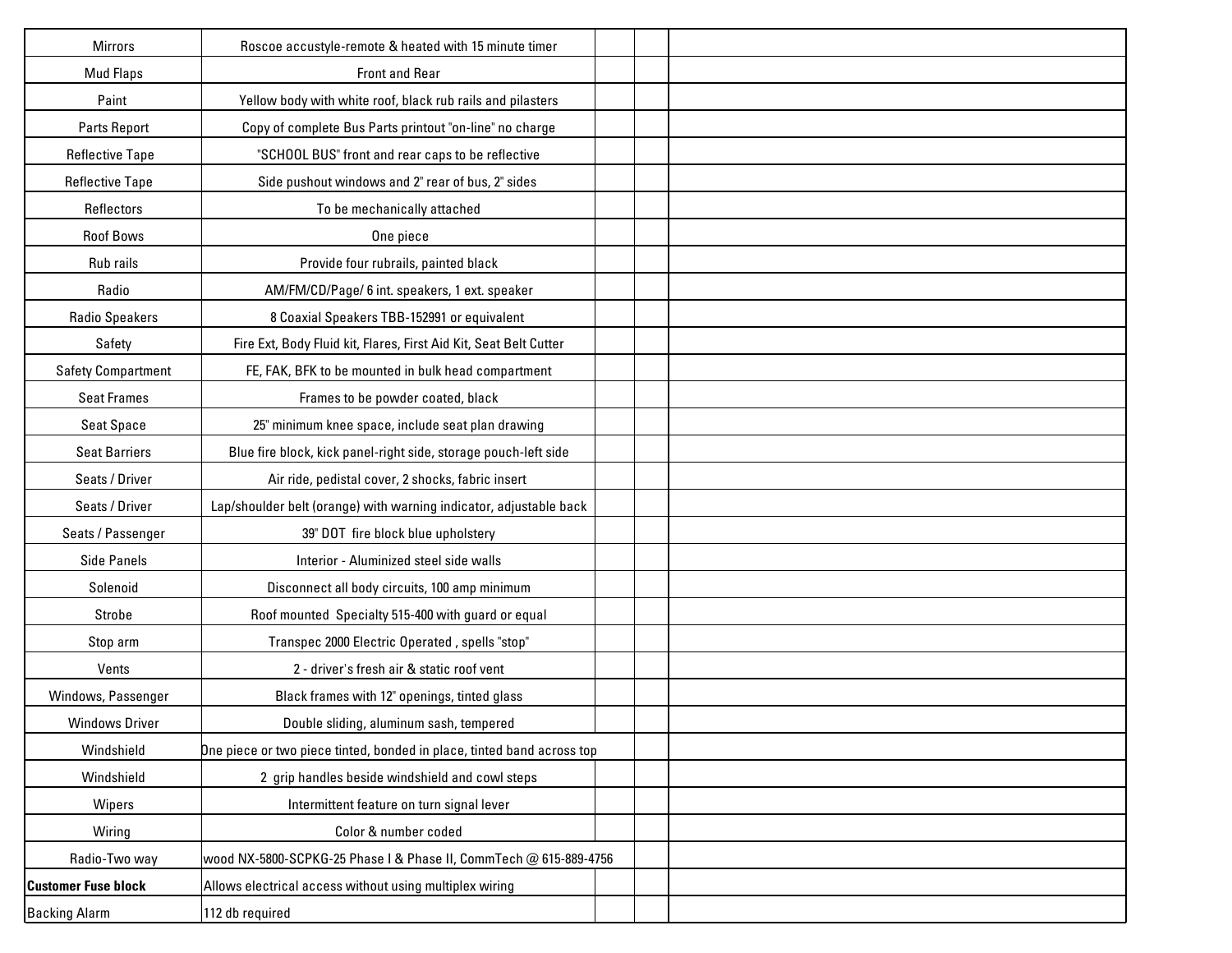| <b>Document Holder</b>        | To meet State specs                                                                |  |
|-------------------------------|------------------------------------------------------------------------------------|--|
| Switch                        | Noise suppression switch to be provided                                            |  |
| Lettering                     | "Sumner County Schools" #'s supplied to successful bidder                          |  |
| Grille                        | Chrome or yellow grille, hood intake plenum, and headlight bezels                  |  |
|                               | Safety Vision - contact rep. - Frank Bowden @ 713.929.1086 - See                   |  |
| Camera system                 | attachment                                                                         |  |
| <b>Camera GPS antenna</b>     | Please see attachment - Safety Vision                                              |  |
| Fenders                       | Rubber or metal fenders around rear wheel opening                                  |  |
| <b>GPS UNITS</b>              | to be installed at Sumner County Bus Garage by Davis Electronics 615-666-2450      |  |
| <b>GPS UNITS</b>              | GPS to be supplied by Sumner County Schools                                        |  |
| Keys                          | All units to have common key                                                       |  |
| <b>Battery Box</b>            | Shall be frame mounted with battery cut off switch in box                          |  |
| <b>Under Carriage Storage</b> | 23.3 cubic ft. on driver's side and 27.2 cubic ft. on passenger side or equivalent |  |